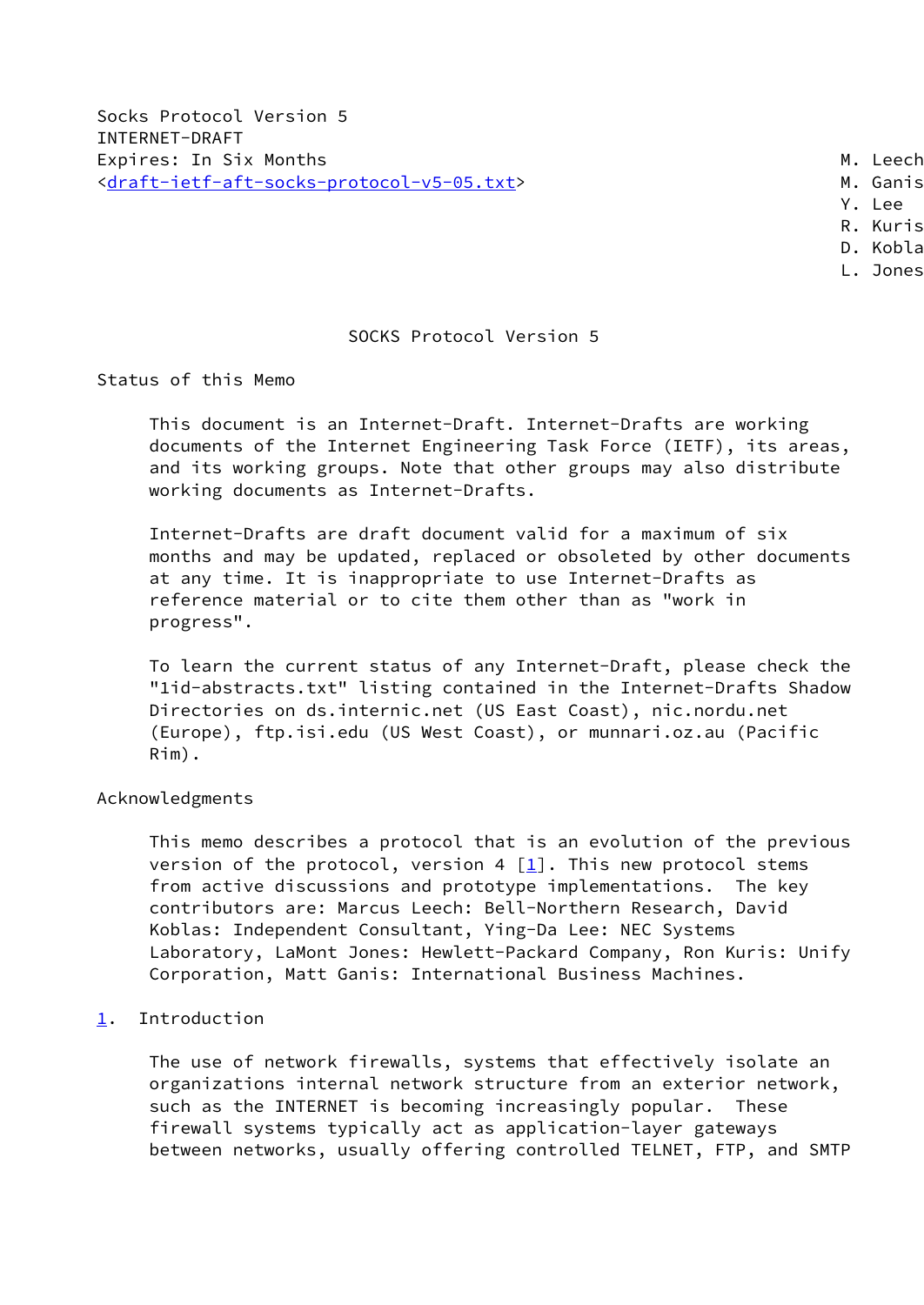| Leech et<br>$\overline{\phantom{a}}$ |  |
|--------------------------------------|--|
|                                      |  |

| INTERNET-DRAFT | SOCKS Protocol Version 5 |  |  | October 1995 |  |
|----------------|--------------------------|--|--|--------------|--|
|----------------|--------------------------|--|--|--------------|--|

 access. With the emergence of more sophisticated application layer protocols designed to facilitate global information discovery, there exists a need to provide a general framework for these protocols to transparently and securely traverse a firewall.

 There exists, also, a need for strong authentication of such traversal in as fine-grained a manner as is practical. This requirement stems from the realization that client-server relationships emerge between the networks of various organizations, and that such relationships need to be controlled and often strongly authenticated.

 The protocol described here is designed to provide a framework for client-server applications in both the TCP and UDP domains to conveniently and securely use the services of a network firewall. The protocol is conceptually a "shim-layer" between the application layer and the transport layer, and as such does not provide network-layer gateway services, such as forwarding of ICMP messages.

## <span id="page-1-0"></span>[2](#page-1-0). Existing practice

 There currently exists a protocol, SOCKS Version 4, that provides for unsecured firewall traversal for TCP-based client-server applications, including TELNET, FTP and the popular information discovery protocols such as HTTP, WAIS and GOPHER.

 This new protocol extends the SOCKS Version 4 model to include UDP, and extends the framework to include provisions for generalized strong authentication schemes, and extends the addressing scheme to encompass domain-name and V6 IP addresses.

 The implementation of the SOCKS protocol typically involves the recompilation or relinking of TCP-based client applications to use the appropriate encapsulation routines in the SOCKS library.

# <span id="page-1-1"></span>[3](#page-1-1). Procedure for TCP-based clients

 When a TCP-based client wishes to establish a connection to an object that is reachable only via a firewall (such determination is left up to the implementation), it must open a TCP connection to the appropriate SOCKS port on the SOCKS server system. The SOCKS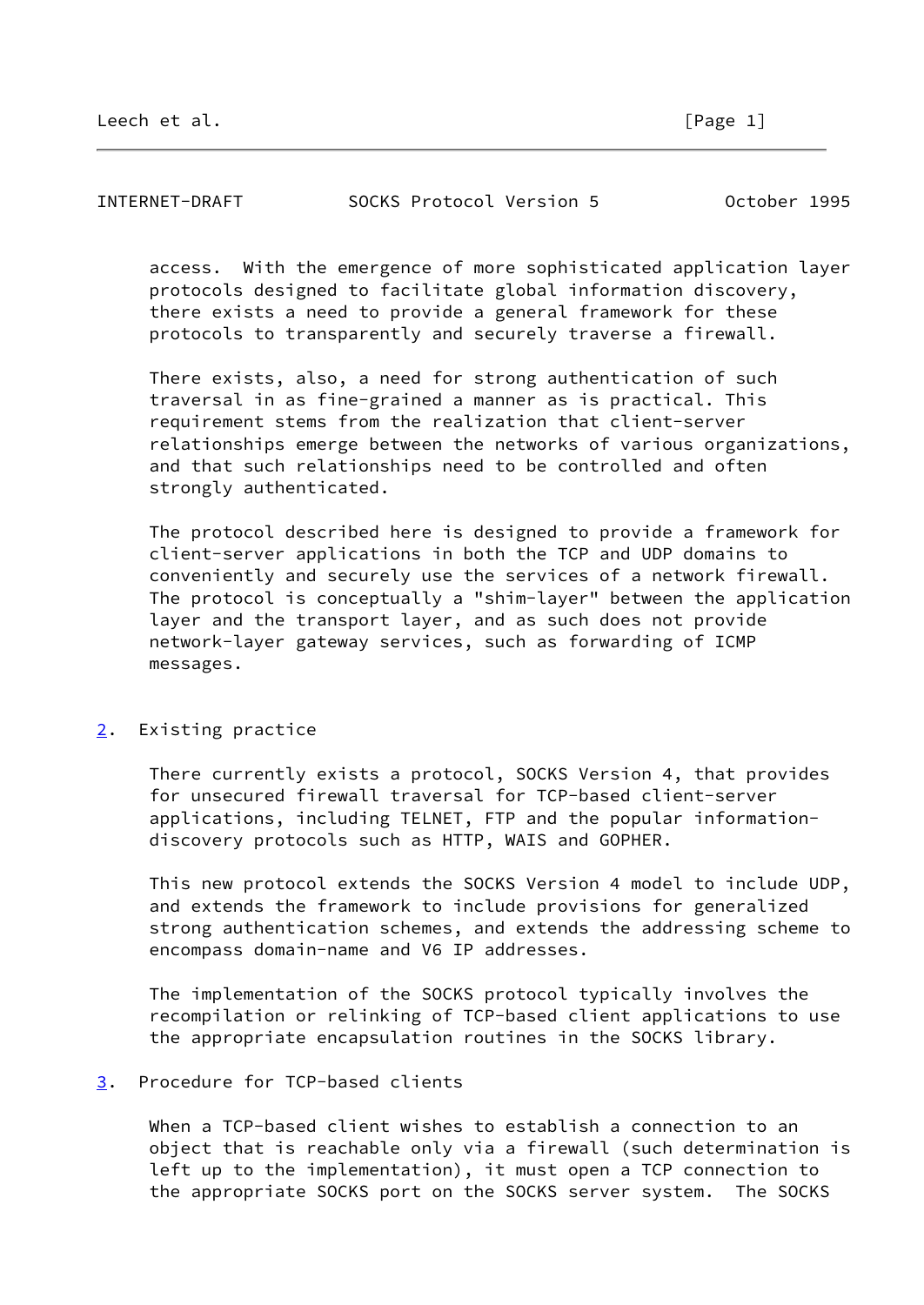service is conventionally located on TCP port 1080. If the connection request succeeds, the client enters a negotiation for the authentication method to be used, authenticates with the chosen method, then sends a relay request. The SOCKS server evaluates the request, and either establishes the appropriate connection or

Leech et al. **Example 2** and the set of the set of the set of the set of the set of the set of the set of the set of the set of the set of the set of the set of the set of the set of the set of the set of the set of the se

INTERNET-DRAFT SOCKS Protocol Version 5 October 1995

denies it.

 The client connects to the server, and sends a version identifier/method selection message:

|  | +----+----------+----------+  |
|--|-------------------------------|
|  | VER   NMETHODS   METHODS      |
|  | +-----+----------+----------+ |
|  | $1 1 1 1 1$ $1 1$ $1 0 255$   |
|  | +-----+----------+----------+ |

 The VER field is set to X'05' for this version of the protocol. The NMETHODS field contains the number of method identifier octets that appear in the METHODS field.

 The server selects from one of the methods given in METHODS, and sends a METHOD selection message:

> +----+--------+ |VER | METHOD | +----+--------+ | 1 | 1 | +----+--------+

 If the selected METHOD is X'FF', none of the methods listed by the client are acceptable, and the client MUST close the connection.

The values currently defined for METHOD are:

 o X'00' NO AUTHENTICATION REQUIRED o X'01' GSSAPI o X'02' USERNAME/PASSWORD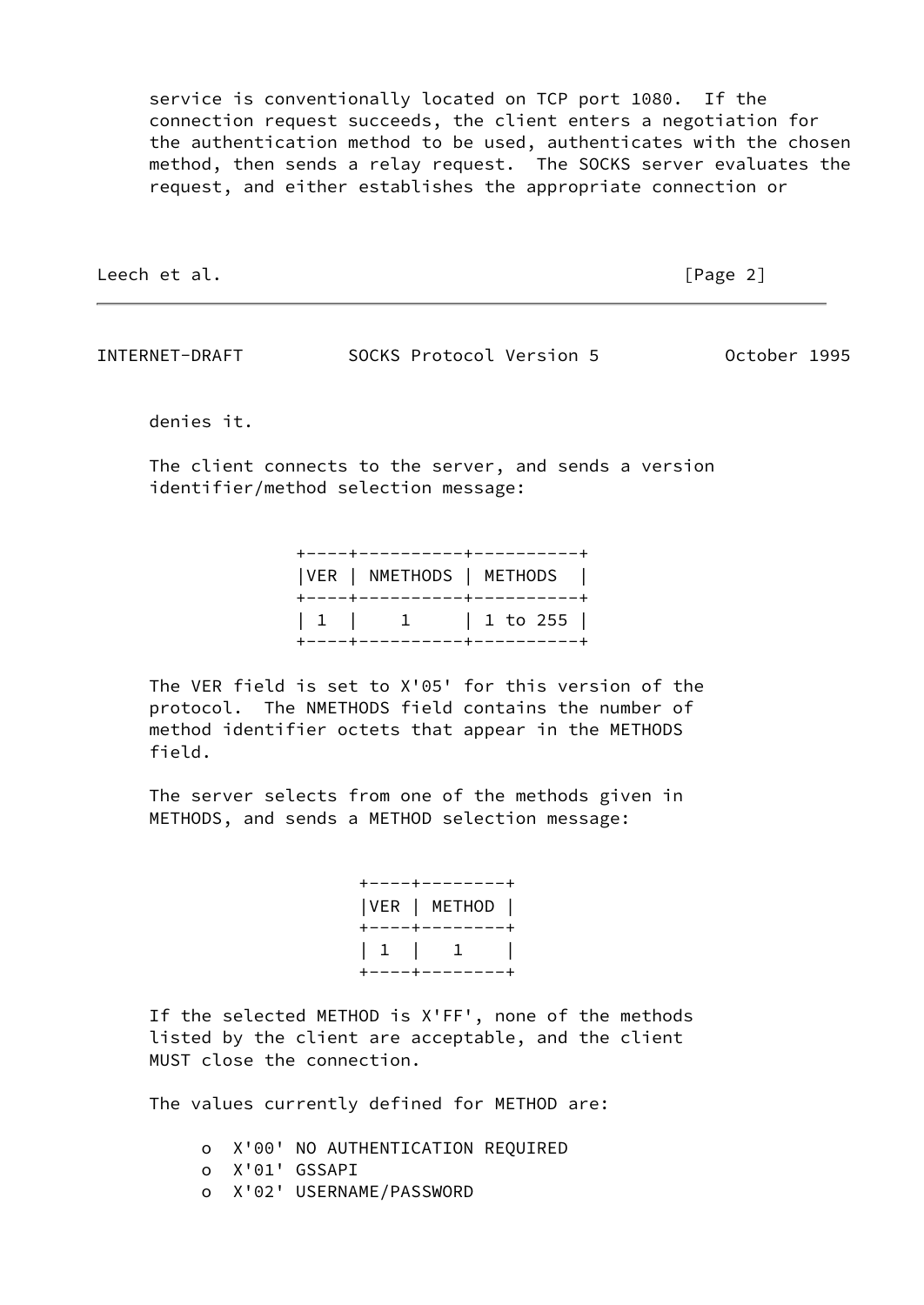- o X'03' to X'7F' IANA ASSIGNED
- o X'80' to X'FE' RESERVED FOR PRIVATE METHODS
- o X'FF' NO ACCEPTABLE METHODS

 The client and server then enter a method-specific sub negotiation. Descriptions of the method-dependent sub negotiations appear in separate drafts.

Developers of new METHOD support for this protocol

Leech et al. [Page 3]

INTERNET-DRAFT SOCKS Protocol Version 5 October 1995

 should contact IANA for a METHOD number. The ASSIGNED NUMBERS document should be referred to for a current list of METHOD numbers and their corresponding proto cols.

 Compliant implementations MUST support GSSAPI and SHOULD support USERNAME/PASSWORD authentication meth ods.

<span id="page-3-0"></span>[4](#page-3-0). Requests

 Once the method-dependent subnegotiation has completed, the client sends the request details. If the negoti ated method includes encapsulation for purposes of integrity checking and/or confidentiality, these requests MUST be encapsulated in the method-dependent encapsulation.

The SOCKS request is formed as follows:

|  |  | $ VER   CMD   RSV   ATP   DST.ADDR   DST.PORT  $ |  |
|--|--|--------------------------------------------------|--|
|  |  | 1   1   X'00'   1   Variable   2                 |  |

Where: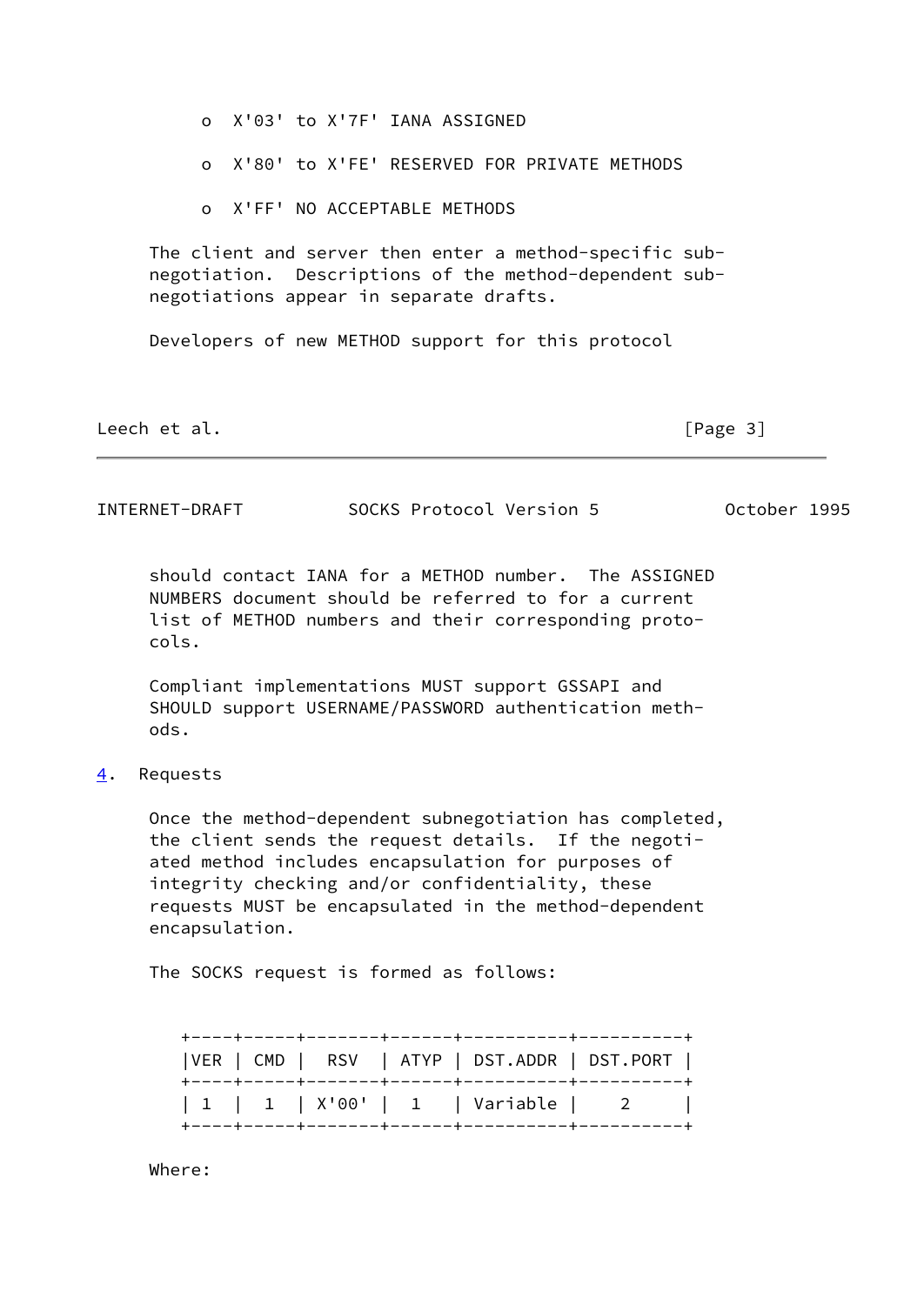<span id="page-4-0"></span> o VER protocol version: X'05' o CMD o CONNECT X'01' o BIND X'02' o UDP ASSOCIATE X'03' o RSV RESERVED o ATYP address type of following address o IP V4 address: X'01' o DOMAINNAME: X'03' o IP V6 address: X'04' o DST.ADDR desired destination address o DST.PORT desired destination port in network octet order The SOCKS server will typically evaluate the request based on source and destination addresses, and return one or more reply messages, as appropriate for the request type. [5](#page-4-0). Addressing Leech et al. **Example 20** Second 2011 12:00 12:00 12:00 12:00 12:00 12:00 12:00 12:00 12:00 12:00 12:00 12:00 12:00 12:00 12:00 12:00 12:00 12:00 12:00 12:00 12:00 12:00 12:00 12:00 12:00 12:00 12:00 12:00 12:00 12:00 12:0 INTERNET-DRAFT SOCKS Protocol Version 5 October 1995 In an address field (DST.ADDR, BND.ADDR), the ATYP field specifies the type of address contained within the field: o X'01' the address is a version-4 IP address, with a length of 4 octets o X'03' the address field contains a fully-qualified domain name. The first octet of the address field contains the number of octets of name that follow, there is no terminating NUL octet. o X'04' the address is a version-6 IP address, with a length of 16 octets.

<span id="page-4-1"></span>[6](#page-4-1). Replies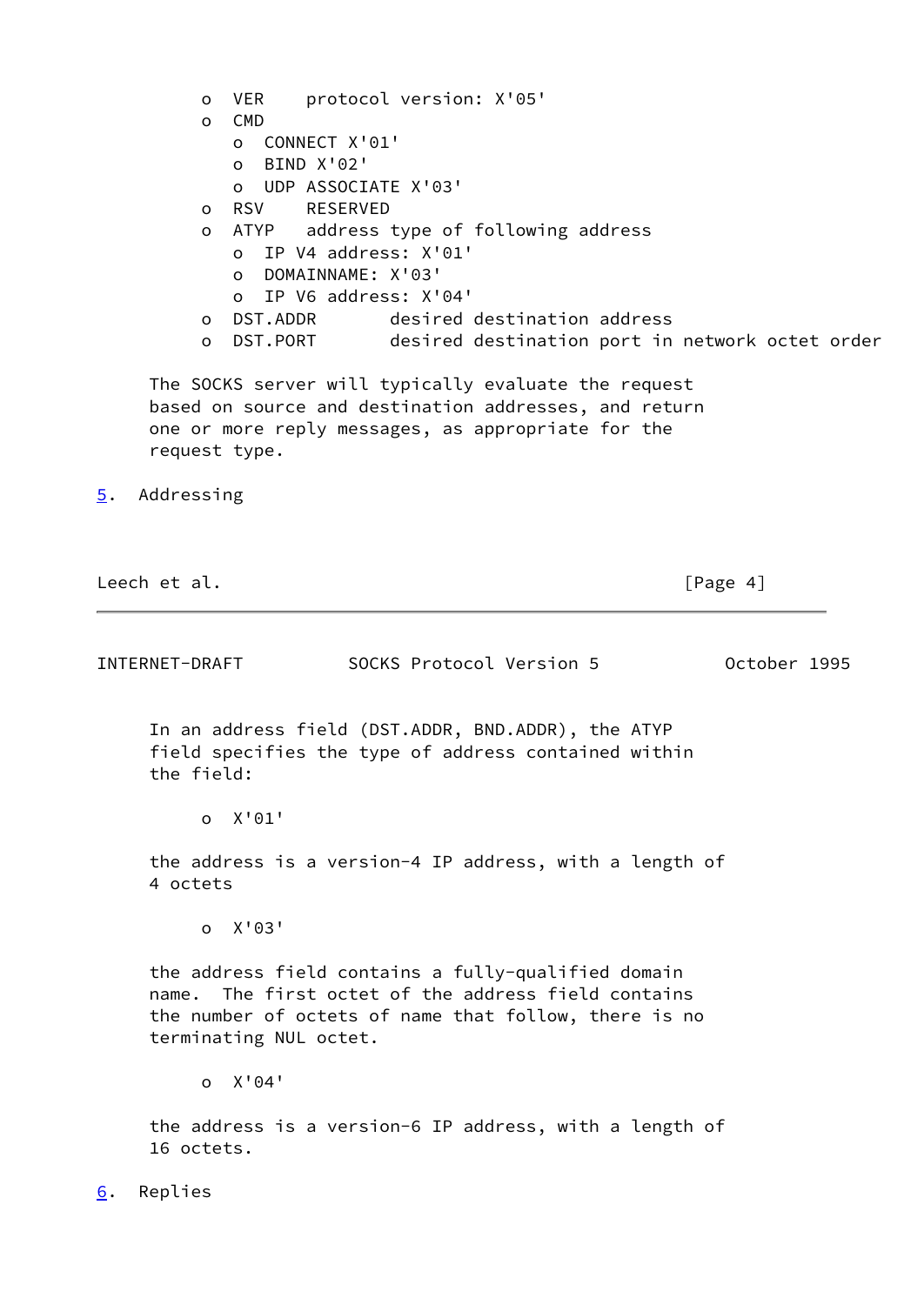The SOCKS request information is sent by the client as soon as it has established a connection to the SOCKS server, and completed the authentication negotiations. The server evaluates the request, and returns a reply formed as follows:

| VER   REP   RSV   ATYP   BND.ADDR   BND.PORT |  |
|----------------------------------------------|--|
| 1   1   X'00'   1   Variable   2             |  |

Where:

|              | o VER | protocol version: X'05'                   |
|--------------|-------|-------------------------------------------|
| $\mathsf{O}$ |       | REP Reply field:                          |
|              |       | o X'00' succeeded                         |
|              |       | o X'01' general SOCKS server failure      |
|              |       | o X'02' connection not allowed by ruleset |
|              |       | o X'03' Network unreachable               |
|              |       | o X'04' Host unreachable                  |
|              |       | o X'05' Connection refused                |
|              |       | o X'06' TTL expired                       |

Leech et al. **Example 20** Second 2011 12:00 12:00 12:00 12:00 12:00 12:00 12:00 12:00 12:00 12:00 12:00 12:00 12:00 12:00 12:00 12:00 12:00 12:00 12:00 12:00 12:00 12:00 12:00 12:00 12:00 12:00 12:00 12:00 12:00 12:00 12:0

INTERNET-DRAFT SOCKS Protocol Version 5 October 1995 o X'07' Command not supported o X'08' Address type not supported o X'09' to X'FF' unassigned o RSV RESERVED o ATYP address type of following address o IP V4 address: X'01' o DOMAINNAME: X'03' o IP V6 address: X'04' o BND.ADDR server bound address o BND.PORT server bound port in network octet order Fields marked RESERVED (RSV) must be set to X'00'.

 If the chosen method includes encapsulation for pur poses of authentication, integrity and/or confidential-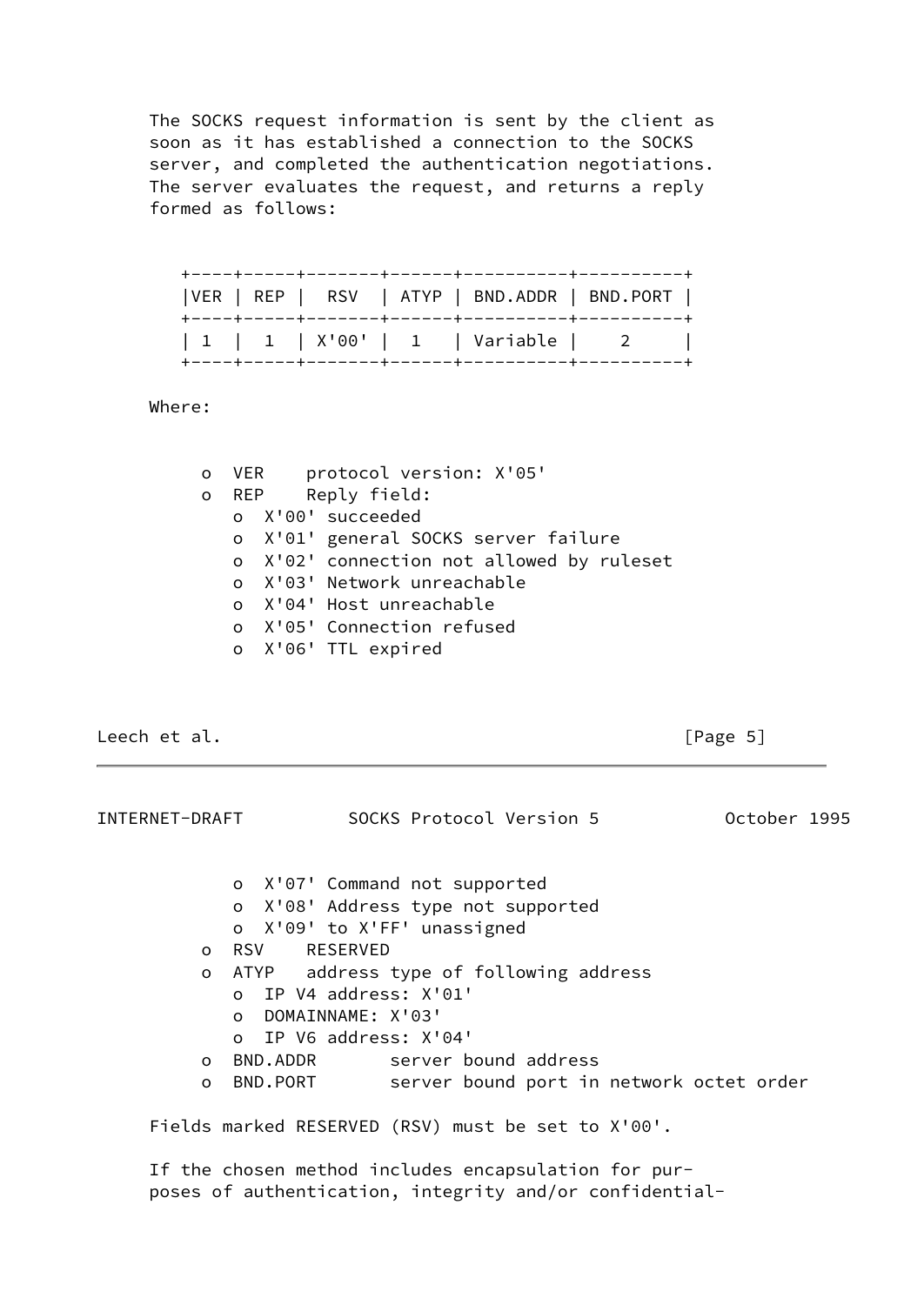ity, the replies are encapsulated in the method dependent encapsulation.

### CONNECT

 In the reply to a CONNECT, BND.PORT contains the port number that the server assigned to connect to the tar get host, while BND.ADDR contains the associated IP address. The supplied BND.ADDR is often different from the IP address that the client uses to reach the SOCKS server, since such servers are often multi-homed. It is expected that the SOCKS server will use DST.ADDR and DST.PORT, and the client-side source address and port in evaluating the CONNECT request.

### BIND

 The BIND request is used in protocols which require the client to accept connections from the server. FTP is a well-known example, which uses the primary client-to server connection for commands and status reports, but may use a server-to-client connection for transferring data on demand (e.g. LS, GET, PUT).

 It is expected that the client side of an application protocol will use the BIND request only to establish secondary connections after a primary connection is established using CONNECT. In is expected that a SOCKS server will use DST.ADDR and DST.PORT in evaluating the BIND request.

 Two replies are sent from the SOCKS server to the client during a BIND operation. The first is sent

Leech et al. **Example 20** and the contract of the contract of  $[Page 6]$ 

INTERNET-DRAFT SOCKS Protocol Version 5 October 1995

 after the server creates and binds a new socket. The BND.PORT field contains the port number that the SOCKS server assigned to listen for an incoming connection. The BND.ADDR field contains the associated IP address. The client will typically use these pieces of informa tion to notify (via the primary or control connection) the application server of the rendezvous address. The second reply occurs only after the anticipated incoming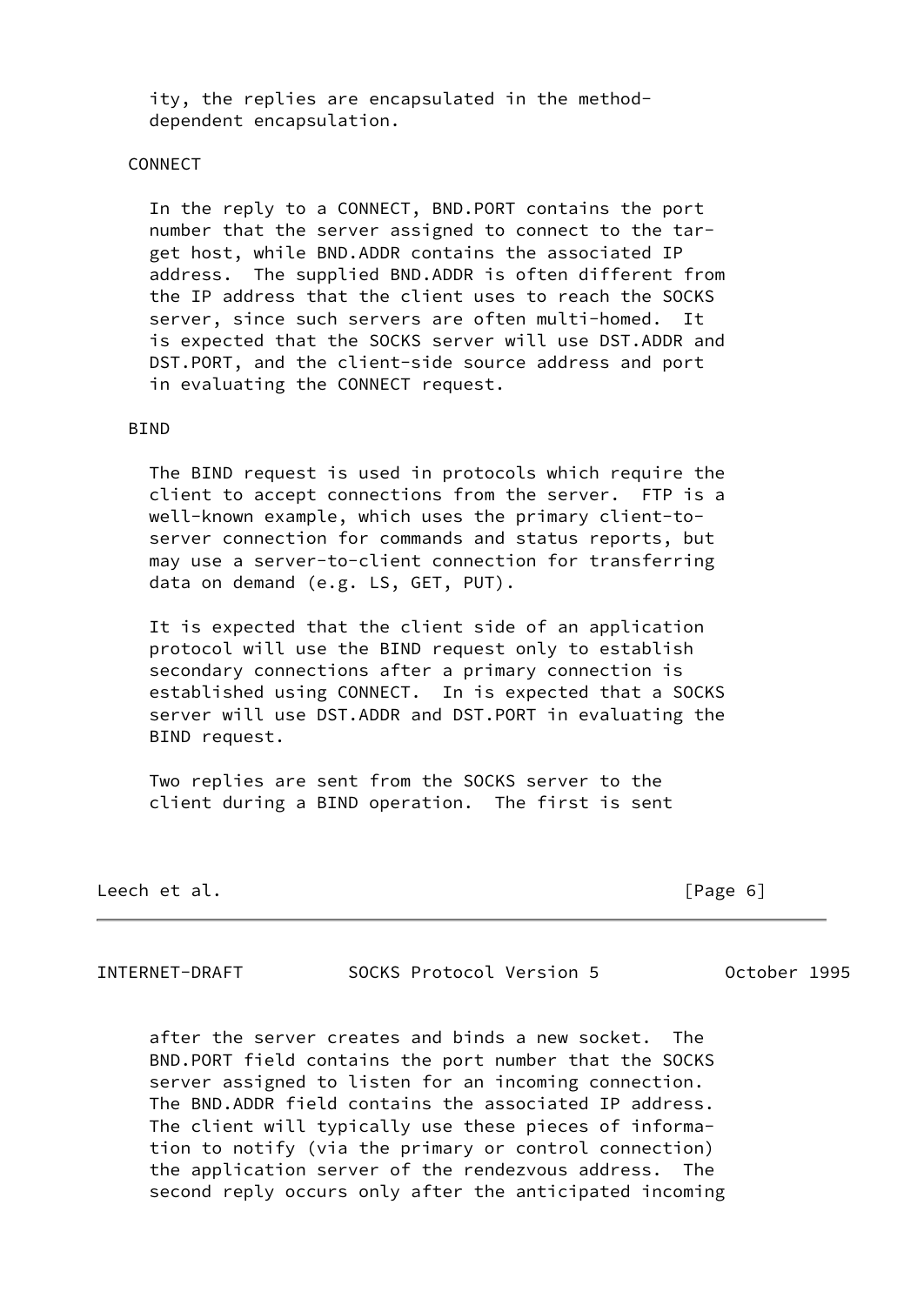connection succeeds or fails.

 In the second reply, the BND.PORT and BND.ADDR fields contain the address and port number of the connecting host.

#### UDP ASSOCIATE

 The UDP ASSOCIATE request is used to establish an asso ciation within the UDP relay process to handle UDP datagrams. The DST.ADDR and DST.PORT fields contain the address and port that the client expects to use to send UDP datagrams on for the association. The server MAY use this information to limit access to the associ ation. If the client is not in possesion of the infor mation at the time of the UDP ASSOCIATE, the client MUST use a port number and address of all zeros.

 A UDP association terminates when the TCP connection that the UDP ASSOCIATE request arrived on terminates.

 In the reply to a UDP ASSOCIATE request, the BND.PORT and BND.ADDR fields indicate the port number/address where the client MUST send UDP request messages to be relayed.

Reply Processing

When a reply (REP value other than X'00') indicates a failure, the SOCKS server MUST terminate the TCP con nection shortly after sending the reply. This must be no more than 10 seconds after detecting the condition that caused a failure.

 If the reply code (REP value of X'00') indicates a suc cess, and the request was either a BIND or a CONNECT, the client may now start passing data. If the selected authentication method supports encapsulation for the purposes of integrity, authentication and/or confiden tiality, the data are encapsulated using the method-

Leech et al. [Page 7]

INTERNET-DRAFT SOCKS Protocol Version 5 October 1995

dependent encapsulation. Similarly, when data arrives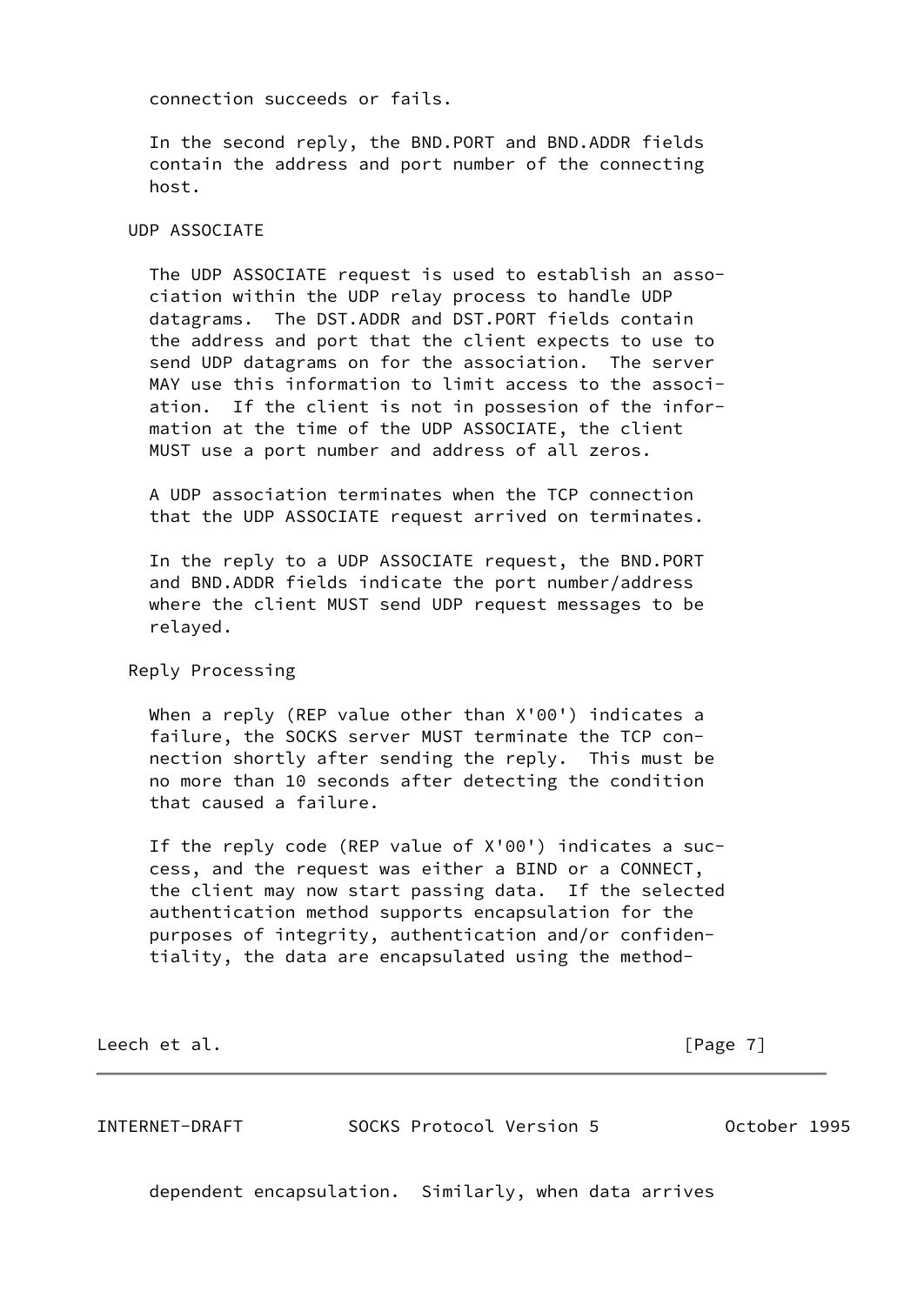at the SOCKS server for the client, the server MUST encapsulate the data as appropriate for the authentica tion method in use.

<span id="page-8-0"></span>[7](#page-8-0). Procedure for UDP-based clients

 A UDP-based client MUST send its datagrams to the UDP relay server at the UDP port indicated by BND.PORT in the reply to the UDP ASSOCIATE request. If the selected authentication method provides encapsulation for the purposes of authenticity, integrity, and/or confidentiality, the datagram MUST be encapsulated using the appropriate encapsulation. Each UDP datagram carries a UDP request header with it:

|  |  | RSV   FRAG   ATYP   DST.ADDR   DST.PORT   DATA |  |
|--|--|------------------------------------------------|--|
|  |  | 2   1   1   Variable   2   Variable            |  |

The fields in the UDP request header are:

 o RSV Reserved X'0000' o FRAG Current fragment number<br>o ATYP address type of followi address type of following addresses: o IP V4 address: X'01' o DOMAINNAME: X'03' o IP V6 address: X'04' o DST.ADDR desired destination address o DST.PORT desired destination port o DATA user data

When a UDP relay server decides to relay a UDP data gram, it does so silently, without any notification to the requesting client. Similarly, it will drop data grams it cannot or will not relay. When a UDP relay server receives a reply datagram from a remote host, it MUST encapsulate that datagram using the above UDP request header, and any authentication-method-dependent encapsulation.

 The UDP relay server MUST acquire from the SOCKS server the expected IP address of the client that will send datagrams to the BND.PORT given in the reply to UDP ASSOCIATE. It MUST drop any datagrams arriving from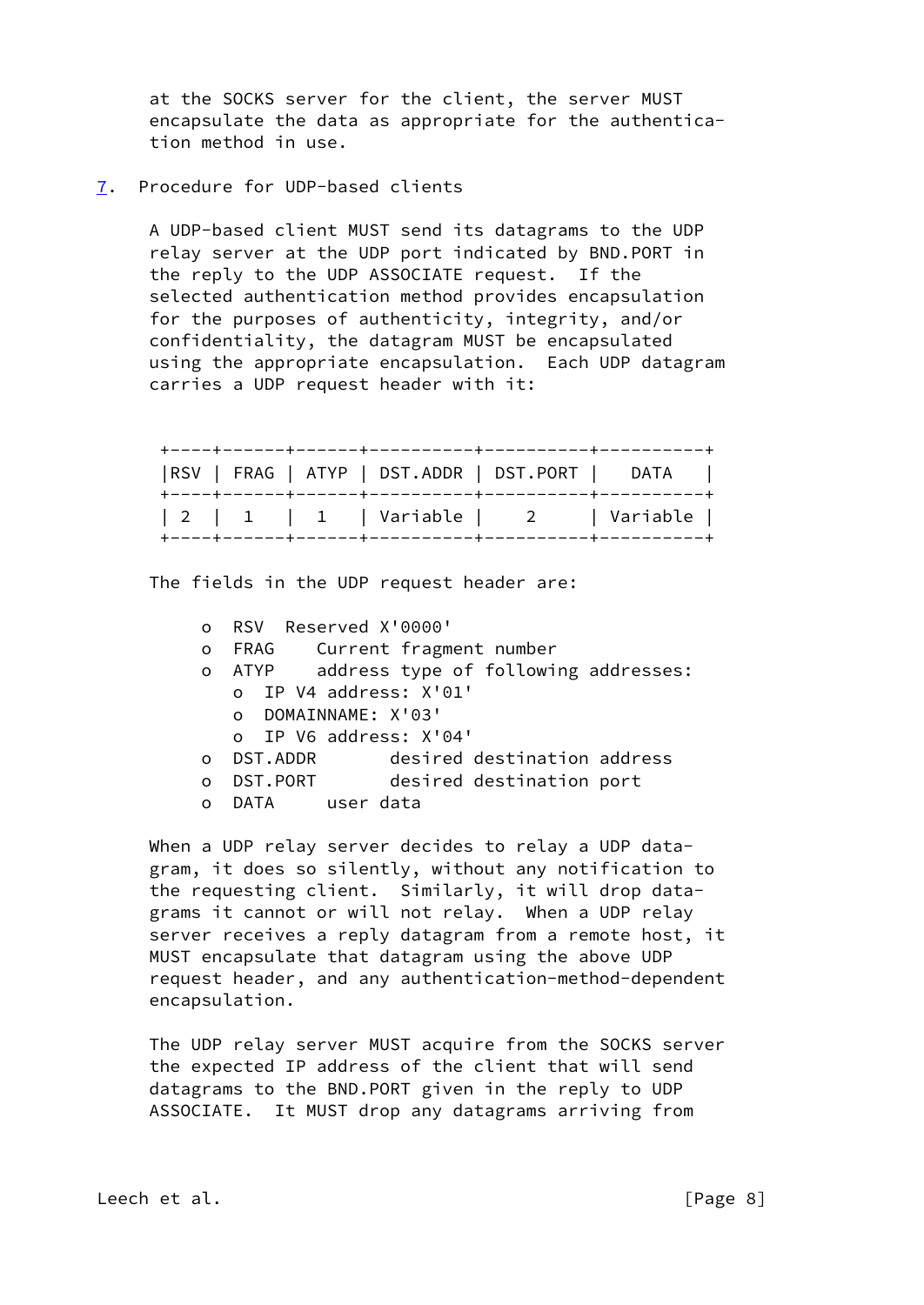any source IP address other than the one recorded for the particular association.

 The FRAG field indicates whether or not this datagram is one of a number of fragments. If implemented, the high-order bit indicates end-of-fragment sequence, while a value of X'00' indicates that this datagram is standalone. Values between 1 and 127 indicate the fragment position within a fragment sequence. Each receiver will have a REASSEMBLY QUEUE and a REASSEMBLY TIMER associated with these fragments. The reassembly queue must be reinitialized and the associated frag ments abandoned whenever the REASSEMBLY TIMER expires, or a new datagram arrives carrying a FRAG field whose value is less than the highest FRAG value processed for this fragment sequence. The reassembly timer MUST be no less than 5 seconds. It is recommended that frag mentation be avoided by applications wherever possible.

 Implementation of fragmentation is optional; an imple mentation that does not support fragmentation MUST drop any datagram whose FRAG field is other than X'00'.

 The programming interface for a SOCKS-aware UDP MUST report an available buffer space for UDP datagrams that is smaller than the actual space provided by the oper ating system:

 o if ATYP is X'01' - 10+method\_dependent octets smaller o if ATYP is X'03' - 262+method\_dependent octets smaller o if ATYP is X'04' - 20+method\_dependent octets smaller

## <span id="page-9-0"></span>[8](#page-9-0). Security Considerations

 This document describes a protocol for the application layer traversal of IP network firewalls. The security of such traversal is highly dependent on the particular authentication and encapsulation methods provided in a particular implementation, and selected during negotia tion between SOCKS client and SOCKS server.

 Careful consideration should be given by the adminis trator to the selection of authentication methods.

<span id="page-9-1"></span>[9](#page-9-1). References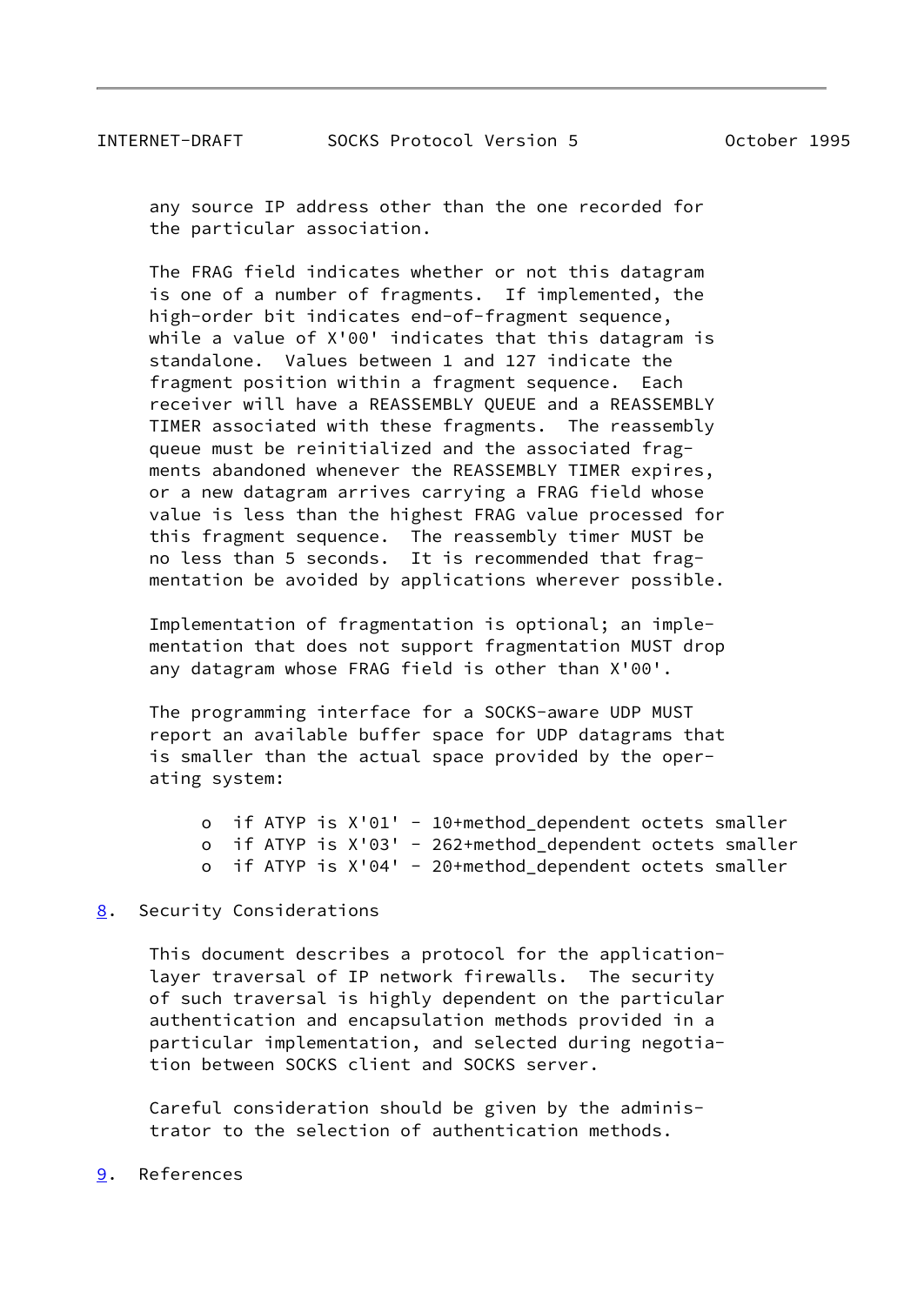<span id="page-10-0"></span> [1] Koblas, D., "SOCKS", Proceedings: 1992 Usenix Secu rity Symposium

| Leech et al. | $\lceil \text{Page } 9 \rceil$ |
|--------------|--------------------------------|
|              |                                |

INTERNET-DRAFT SOCKS Protocol Version 5 October 1995

Authors Address

 Marcus Leech Bell-Northern Research P.O. Box 3511, Stn. C, Ottawa, ON CANADA K1Y 4H7

 Email: mleech@bnr.ca Phone: (613) 763-9145